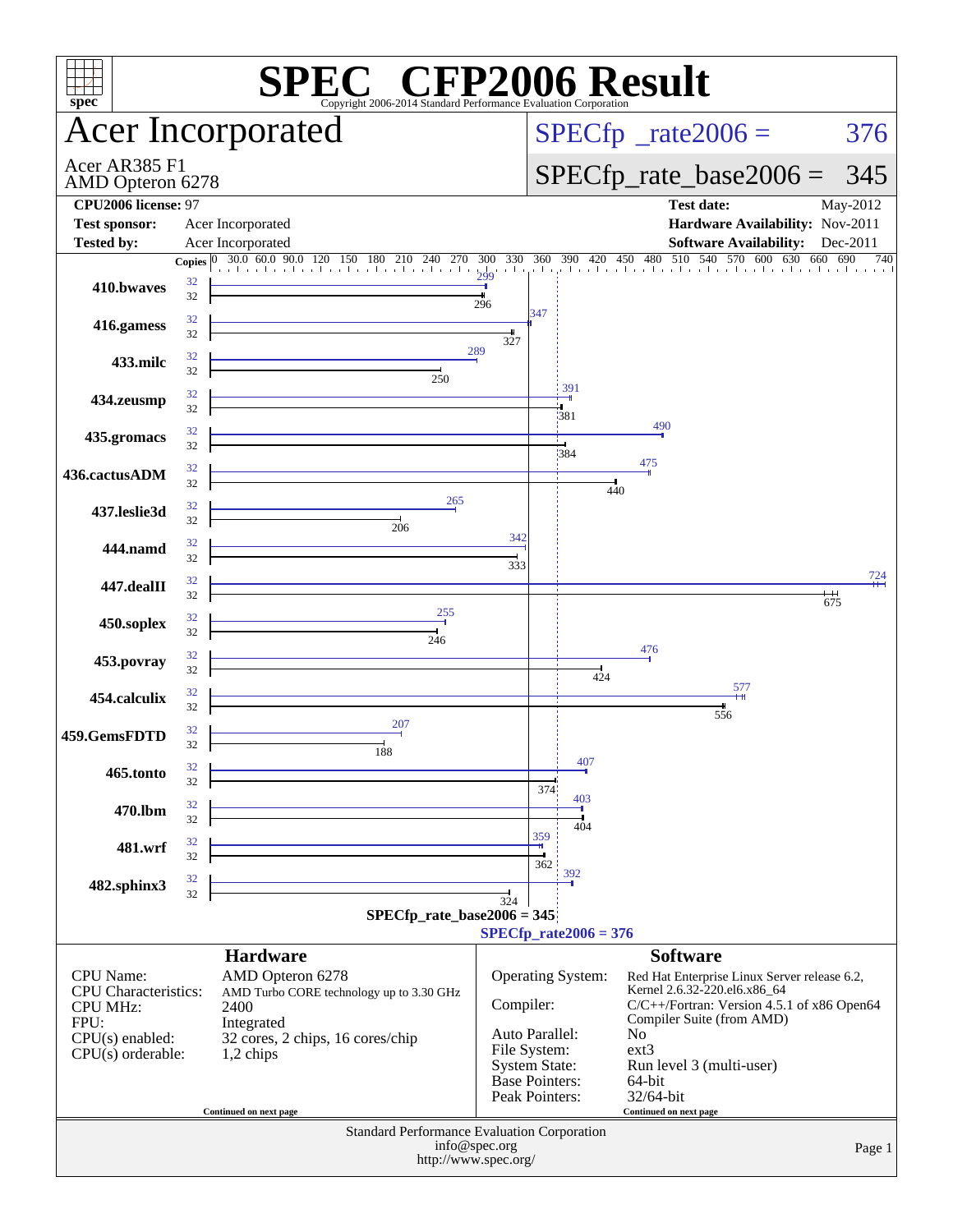

#### **[Submit Notes](http://www.spec.org/auto/cpu2006/Docs/result-fields.html#SubmitNotes)**

The config file option 'submit' was used. 'numactl' was used to bind copies to the cores. See the configuration file for details.

#### **[Operating System Notes](http://www.spec.org/auto/cpu2006/Docs/result-fields.html#OperatingSystemNotes)**

'ulimit -s unlimited' was used to set environment stack size 'ulimit -l 2097152' was used to set environment locked pages in memory limit

Set transparent\_hugepage=never as a boot parameter in /boot/grub/menu.lst Continued on next page

> Standard Performance Evaluation Corporation [info@spec.org](mailto:info@spec.org) <http://www.spec.org/>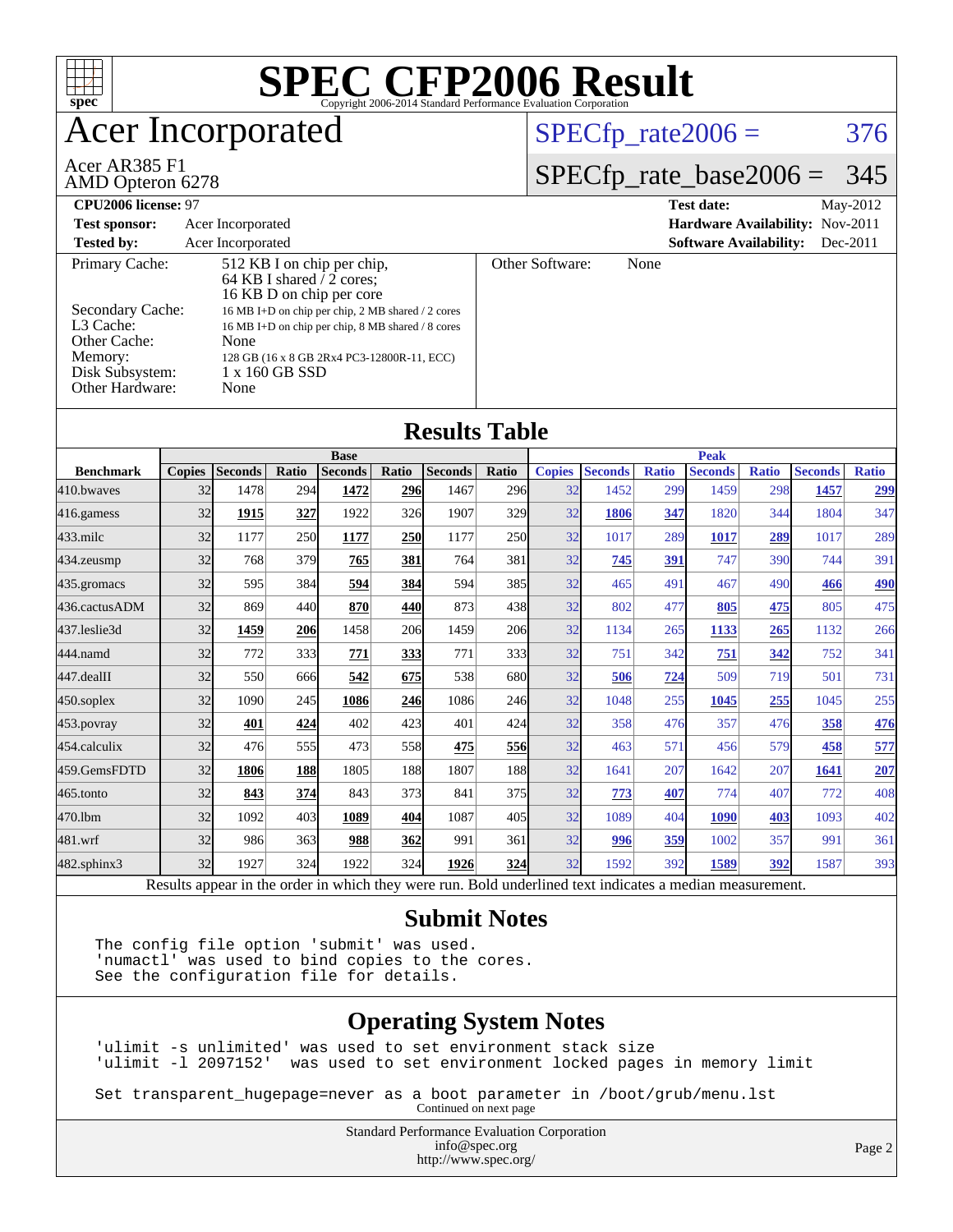

Acer Incorporated

 $SPECTp\_rate2006 = 376$ 

Acer AR385 F1

AMD Opteron 6278

[SPECfp\\_rate\\_base2006 =](http://www.spec.org/auto/cpu2006/Docs/result-fields.html#SPECfpratebase2006) 345

**[CPU2006 license:](http://www.spec.org/auto/cpu2006/Docs/result-fields.html#CPU2006license)** 97 **[Test date:](http://www.spec.org/auto/cpu2006/Docs/result-fields.html#Testdate)** May-2012 **[Test sponsor:](http://www.spec.org/auto/cpu2006/Docs/result-fields.html#Testsponsor)** Acer Incorporated **[Hardware Availability:](http://www.spec.org/auto/cpu2006/Docs/result-fields.html#HardwareAvailability)** Nov-2011 **[Tested by:](http://www.spec.org/auto/cpu2006/Docs/result-fields.html#Testedby)** Acer Incorporated **[Software Availability:](http://www.spec.org/auto/cpu2006/Docs/result-fields.html#SoftwareAvailability)** Dec-2011

#### **[Operating System Notes \(Continued\)](http://www.spec.org/auto/cpu2006/Docs/result-fields.html#OperatingSystemNotes)**

Set vm/nr hugepages=28672 in /etc/sysctl.conf mount -t hugetlbfs nodev /mnt/hugepages

#### **[Platform Notes](http://www.spec.org/auto/cpu2006/Docs/result-fields.html#PlatformNotes)**

 BIOS Settings: PowerNow = Disabled Fan Speed Control Modes = Full Speed

#### **[General Notes](http://www.spec.org/auto/cpu2006/Docs/result-fields.html#GeneralNotes)**

Environment variables set by runspec before the start of the run: HUGETLB\_LIMIT = "896" LD\_LIBRARY\_PATH = "/usr/cpu2006/amd1104-rate-libs-revC/32:/usr/cpu2006/amd1104-rate-libs-revC/64"

The x86 Open64 Compiler Suite is only available from (and supported by) AMD at <http://developer.amd.com/cpu/open64>

Binaries were compiled on a system with 2x AMD Opteron 6274 chips + 64GB Memory using RHEL 6.1

### **[Base Compiler Invocation](http://www.spec.org/auto/cpu2006/Docs/result-fields.html#BaseCompilerInvocation)**

[C benchmarks](http://www.spec.org/auto/cpu2006/Docs/result-fields.html#Cbenchmarks): [opencc](http://www.spec.org/cpu2006/results/res2012q3/cpu2006-20120525-22401.flags.html#user_CCbase_Fopencc)

[C++ benchmarks:](http://www.spec.org/auto/cpu2006/Docs/result-fields.html#CXXbenchmarks) [openCC](http://www.spec.org/cpu2006/results/res2012q3/cpu2006-20120525-22401.flags.html#user_CXXbase_FopenCC)

[Fortran benchmarks](http://www.spec.org/auto/cpu2006/Docs/result-fields.html#Fortranbenchmarks): [openf95](http://www.spec.org/cpu2006/results/res2012q3/cpu2006-20120525-22401.flags.html#user_FCbase_Fopenf95)

[Benchmarks using both Fortran and C](http://www.spec.org/auto/cpu2006/Docs/result-fields.html#BenchmarksusingbothFortranandC): [opencc](http://www.spec.org/cpu2006/results/res2012q3/cpu2006-20120525-22401.flags.html#user_CC_FCbase_Fopencc) [openf95](http://www.spec.org/cpu2006/results/res2012q3/cpu2006-20120525-22401.flags.html#user_CC_FCbase_Fopenf95)

### **[Base Portability Flags](http://www.spec.org/auto/cpu2006/Docs/result-fields.html#BasePortabilityFlags)**

 410.bwaves: [-DSPEC\\_CPU\\_LP64](http://www.spec.org/cpu2006/results/res2012q3/cpu2006-20120525-22401.flags.html#suite_basePORTABILITY410_bwaves_DSPEC_CPU_LP64) 416.gamess: [-DSPEC\\_CPU\\_LP64](http://www.spec.org/cpu2006/results/res2012q3/cpu2006-20120525-22401.flags.html#suite_basePORTABILITY416_gamess_DSPEC_CPU_LP64) 433.milc: [-DSPEC\\_CPU\\_LP64](http://www.spec.org/cpu2006/results/res2012q3/cpu2006-20120525-22401.flags.html#suite_basePORTABILITY433_milc_DSPEC_CPU_LP64) 434.zeusmp: [-DSPEC\\_CPU\\_LP64](http://www.spec.org/cpu2006/results/res2012q3/cpu2006-20120525-22401.flags.html#suite_basePORTABILITY434_zeusmp_DSPEC_CPU_LP64) 435.gromacs: [-DSPEC\\_CPU\\_LP64](http://www.spec.org/cpu2006/results/res2012q3/cpu2006-20120525-22401.flags.html#suite_basePORTABILITY435_gromacs_DSPEC_CPU_LP64) 436.cactusADM: [-DSPEC\\_CPU\\_LP64](http://www.spec.org/cpu2006/results/res2012q3/cpu2006-20120525-22401.flags.html#suite_basePORTABILITY436_cactusADM_DSPEC_CPU_LP64) [-fno-second-underscore](http://www.spec.org/cpu2006/results/res2012q3/cpu2006-20120525-22401.flags.html#user_baseFPORTABILITY436_cactusADM_F-fno-second-underscore) 437.leslie3d: [-DSPEC\\_CPU\\_LP64](http://www.spec.org/cpu2006/results/res2012q3/cpu2006-20120525-22401.flags.html#suite_basePORTABILITY437_leslie3d_DSPEC_CPU_LP64) 444.namd: [-DSPEC\\_CPU\\_LP64](http://www.spec.org/cpu2006/results/res2012q3/cpu2006-20120525-22401.flags.html#suite_basePORTABILITY444_namd_DSPEC_CPU_LP64)

Continued on next page

Standard Performance Evaluation Corporation [info@spec.org](mailto:info@spec.org) <http://www.spec.org/>

Page 3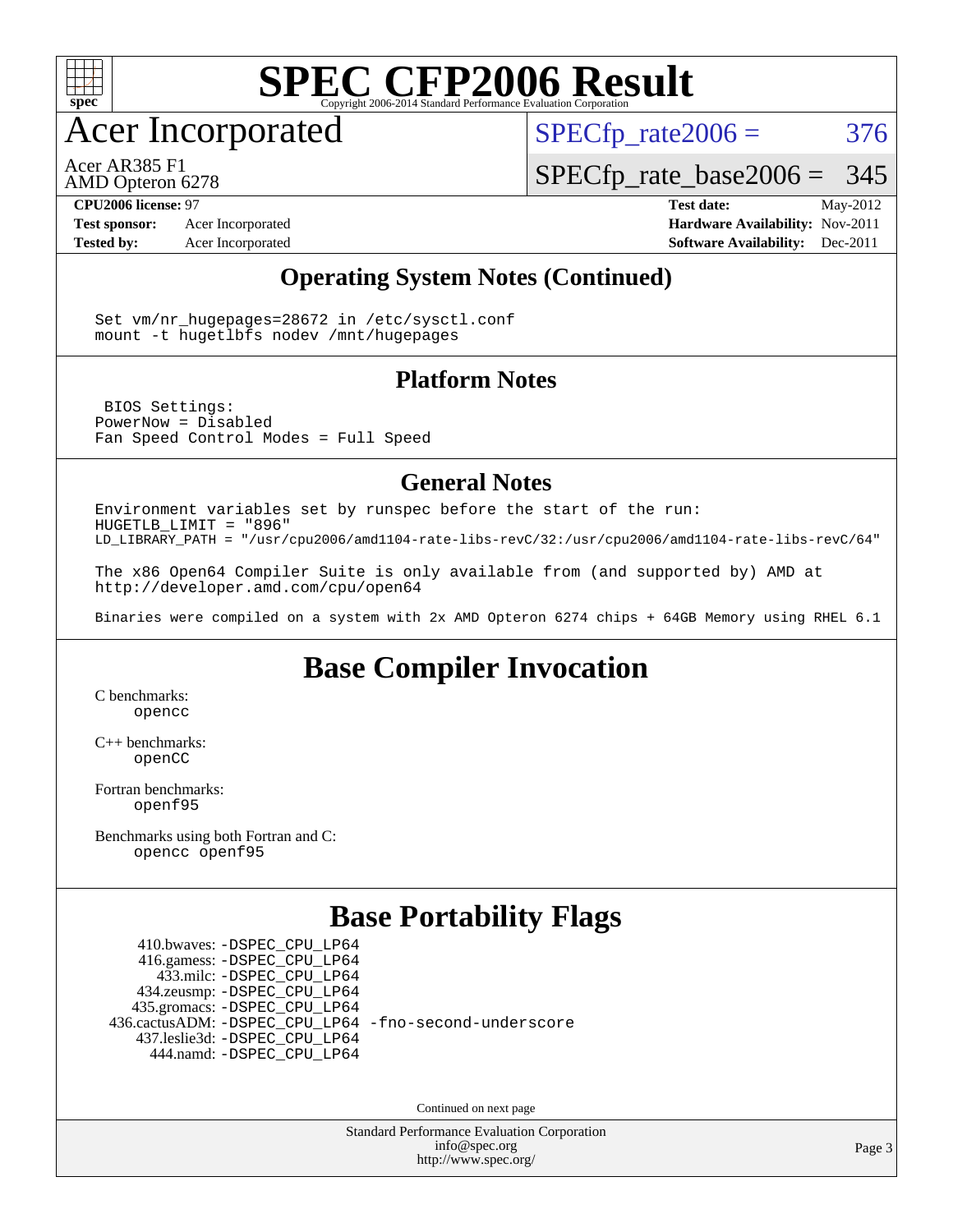

Acer Incorporated

 $SPECTp\_rate2006 = 376$ 

AMD Opteron 6278 Acer AR385 F1

[SPECfp\\_rate\\_base2006 =](http://www.spec.org/auto/cpu2006/Docs/result-fields.html#SPECfpratebase2006) 345

| <b>Test sponsor:</b> | Acer Incorporated |
|----------------------|-------------------|
| <b>Tested by:</b>    | Acer Incorporated |

**[CPU2006 license:](http://www.spec.org/auto/cpu2006/Docs/result-fields.html#CPU2006license)** 97 **[Test date:](http://www.spec.org/auto/cpu2006/Docs/result-fields.html#Testdate)** May-2012 **[Hardware Availability:](http://www.spec.org/auto/cpu2006/Docs/result-fields.html#HardwareAvailability)** Nov-2011 **[Software Availability:](http://www.spec.org/auto/cpu2006/Docs/result-fields.html#SoftwareAvailability)** Dec-2011

### **[Base Portability Flags \(Continued\)](http://www.spec.org/auto/cpu2006/Docs/result-fields.html#BasePortabilityFlags)**

 447.dealII: [-DSPEC\\_CPU\\_LP64](http://www.spec.org/cpu2006/results/res2012q3/cpu2006-20120525-22401.flags.html#suite_basePORTABILITY447_dealII_DSPEC_CPU_LP64) 450.soplex: [-DSPEC\\_CPU\\_LP64](http://www.spec.org/cpu2006/results/res2012q3/cpu2006-20120525-22401.flags.html#suite_basePORTABILITY450_soplex_DSPEC_CPU_LP64) 453.povray: [-DSPEC\\_CPU\\_LP64](http://www.spec.org/cpu2006/results/res2012q3/cpu2006-20120525-22401.flags.html#suite_basePORTABILITY453_povray_DSPEC_CPU_LP64) 454.calculix: [-DSPEC\\_CPU\\_LP64](http://www.spec.org/cpu2006/results/res2012q3/cpu2006-20120525-22401.flags.html#suite_basePORTABILITY454_calculix_DSPEC_CPU_LP64) 459.GemsFDTD: [-DSPEC\\_CPU\\_LP64](http://www.spec.org/cpu2006/results/res2012q3/cpu2006-20120525-22401.flags.html#suite_basePORTABILITY459_GemsFDTD_DSPEC_CPU_LP64) 465.tonto: [-DSPEC\\_CPU\\_LP64](http://www.spec.org/cpu2006/results/res2012q3/cpu2006-20120525-22401.flags.html#suite_basePORTABILITY465_tonto_DSPEC_CPU_LP64) 470.lbm: [-DSPEC\\_CPU\\_LP64](http://www.spec.org/cpu2006/results/res2012q3/cpu2006-20120525-22401.flags.html#suite_basePORTABILITY470_lbm_DSPEC_CPU_LP64) 481.wrf: [-DSPEC\\_CPU\\_LINUX](http://www.spec.org/cpu2006/results/res2012q3/cpu2006-20120525-22401.flags.html#b481.wrf_basePORTABILITY_DSPEC_CPU_LINUX) [-DSPEC\\_CPU\\_CASE\\_FLAG](http://www.spec.org/cpu2006/results/res2012q3/cpu2006-20120525-22401.flags.html#b481.wrf_basePORTABILITY_DSPEC_CPU_CASE_FLAG) [-DSPEC\\_CPU\\_LP64](http://www.spec.org/cpu2006/results/res2012q3/cpu2006-20120525-22401.flags.html#suite_basePORTABILITY481_wrf_DSPEC_CPU_LP64) [-fno-second-underscore](http://www.spec.org/cpu2006/results/res2012q3/cpu2006-20120525-22401.flags.html#user_baseFPORTABILITY481_wrf_F-fno-second-underscore) 482.sphinx3: [-DSPEC\\_CPU\\_LP64](http://www.spec.org/cpu2006/results/res2012q3/cpu2006-20120525-22401.flags.html#suite_basePORTABILITY482_sphinx3_DSPEC_CPU_LP64)

**[Base Optimization Flags](http://www.spec.org/auto/cpu2006/Docs/result-fields.html#BaseOptimizationFlags)**

[C benchmarks](http://www.spec.org/auto/cpu2006/Docs/result-fields.html#Cbenchmarks):

[-march=bdver1](http://www.spec.org/cpu2006/results/res2012q3/cpu2006-20120525-22401.flags.html#user_CCbase_F-march_fdb9f2653a6b3eaa60be4cf93a9ba5f3) [-Ofast](http://www.spec.org/cpu2006/results/res2012q3/cpu2006-20120525-22401.flags.html#user_CCbase_F-Ofast) [-OPT:malloc\\_alg=1](http://www.spec.org/cpu2006/results/res2012q3/cpu2006-20120525-22401.flags.html#user_CCbase_F-OPT:malloc_algorithm_58733815edefaa612c2ed769b716daa0) [-HP:bd=2m:heap=2m](http://www.spec.org/cpu2006/results/res2012q3/cpu2006-20120525-22401.flags.html#user_CCbase_F-HUGEPAGE_539c723a9f9bd1bd95cd839aeb740bae) [-IPA:plimit=8000](http://www.spec.org/cpu2006/results/res2012q3/cpu2006-20120525-22401.flags.html#user_CCbase_F-IPA:plimit_92cba83f3d47f09c7d5368fda93ddbd7) [-IPA:small\\_pu=100](http://www.spec.org/cpu2006/results/res2012q3/cpu2006-20120525-22401.flags.html#user_CCbase_F-IPA:small_pu_900a09767c6929d55c26ea3d32399996) [-mso](http://www.spec.org/cpu2006/results/res2012q3/cpu2006-20120525-22401.flags.html#user_CCbase_F-mso)

[C++ benchmarks:](http://www.spec.org/auto/cpu2006/Docs/result-fields.html#CXXbenchmarks)

[-march=bdver1](http://www.spec.org/cpu2006/results/res2012q3/cpu2006-20120525-22401.flags.html#user_CXXbase_F-march_fdb9f2653a6b3eaa60be4cf93a9ba5f3) [-Ofast](http://www.spec.org/cpu2006/results/res2012q3/cpu2006-20120525-22401.flags.html#user_CXXbase_F-Ofast) [-static](http://www.spec.org/cpu2006/results/res2012q3/cpu2006-20120525-22401.flags.html#user_CXXbase_F-static) [-CG:load\\_exe=0](http://www.spec.org/cpu2006/results/res2012q3/cpu2006-20120525-22401.flags.html#user_CXXbase_F-CG:load_exe_274d025dc8e91b4834366e9e44cd78e3) [-OPT:malloc\\_alg=1](http://www.spec.org/cpu2006/results/res2012q3/cpu2006-20120525-22401.flags.html#user_CXXbase_F-OPT:malloc_algorithm_58733815edefaa612c2ed769b716daa0) [-INLINE:aggressive=on](http://www.spec.org/cpu2006/results/res2012q3/cpu2006-20120525-22401.flags.html#user_CXXbase_F-INLINE:aggressive_e14807c0a1e56a6a83cb25ab07c7ae8a) [-HP:bd=2m:heap=2m](http://www.spec.org/cpu2006/results/res2012q3/cpu2006-20120525-22401.flags.html#user_CXXbase_F-HUGEPAGE_539c723a9f9bd1bd95cd839aeb740bae) [-D\\_\\_OPEN64\\_FAST\\_SET](http://www.spec.org/cpu2006/results/res2012q3/cpu2006-20120525-22401.flags.html#user_CXXbase_F-D__OPEN64_FAST_SET_294c6d8260f208640e5474aae24dc22e)

[Fortran benchmarks](http://www.spec.org/auto/cpu2006/Docs/result-fields.html#Fortranbenchmarks):

[-march=bdver1](http://www.spec.org/cpu2006/results/res2012q3/cpu2006-20120525-22401.flags.html#user_FCbase_F-march_fdb9f2653a6b3eaa60be4cf93a9ba5f3) [-Ofast](http://www.spec.org/cpu2006/results/res2012q3/cpu2006-20120525-22401.flags.html#user_FCbase_F-Ofast) [-LNO:blocking=off](http://www.spec.org/cpu2006/results/res2012q3/cpu2006-20120525-22401.flags.html#user_FCbase_F-LNO:blocking_806f5758a3ec85ed57cd5625787129f2) [-OPT:rsqrt=2](http://www.spec.org/cpu2006/results/res2012q3/cpu2006-20120525-22401.flags.html#user_FCbase_F-OPT:rsqrt_86267f9eadbaac77732db1e74eed7bf8) [-OPT:unroll\\_size=256](http://www.spec.org/cpu2006/results/res2012q3/cpu2006-20120525-22401.flags.html#user_FCbase_F-OPT:unroll_size_dfa492f42f50f580c3837c8b22d14f27) [-HP:bd=2m:heap=2m](http://www.spec.org/cpu2006/results/res2012q3/cpu2006-20120525-22401.flags.html#user_FCbase_F-HUGEPAGE_539c723a9f9bd1bd95cd839aeb740bae) [-mso](http://www.spec.org/cpu2006/results/res2012q3/cpu2006-20120525-22401.flags.html#user_FCbase_F-mso)

[Benchmarks using both Fortran and C](http://www.spec.org/auto/cpu2006/Docs/result-fields.html#BenchmarksusingbothFortranandC):

[-march=bdver1](http://www.spec.org/cpu2006/results/res2012q3/cpu2006-20120525-22401.flags.html#user_CC_FCbase_F-march_fdb9f2653a6b3eaa60be4cf93a9ba5f3) [-Ofast](http://www.spec.org/cpu2006/results/res2012q3/cpu2006-20120525-22401.flags.html#user_CC_FCbase_F-Ofast) [-OPT:malloc\\_alg=1](http://www.spec.org/cpu2006/results/res2012q3/cpu2006-20120525-22401.flags.html#user_CC_FCbase_F-OPT:malloc_algorithm_58733815edefaa612c2ed769b716daa0) [-HP:bd=2m:heap=2m](http://www.spec.org/cpu2006/results/res2012q3/cpu2006-20120525-22401.flags.html#user_CC_FCbase_F-HUGEPAGE_539c723a9f9bd1bd95cd839aeb740bae) [-IPA:plimit=8000](http://www.spec.org/cpu2006/results/res2012q3/cpu2006-20120525-22401.flags.html#user_CC_FCbase_F-IPA:plimit_92cba83f3d47f09c7d5368fda93ddbd7) [-IPA:small\\_pu=100](http://www.spec.org/cpu2006/results/res2012q3/cpu2006-20120525-22401.flags.html#user_CC_FCbase_F-IPA:small_pu_900a09767c6929d55c26ea3d32399996) [-mso](http://www.spec.org/cpu2006/results/res2012q3/cpu2006-20120525-22401.flags.html#user_CC_FCbase_F-mso) [-LNO:blocking=off](http://www.spec.org/cpu2006/results/res2012q3/cpu2006-20120525-22401.flags.html#user_CC_FCbase_F-LNO:blocking_806f5758a3ec85ed57cd5625787129f2) [-OPT:rsqrt=2](http://www.spec.org/cpu2006/results/res2012q3/cpu2006-20120525-22401.flags.html#user_CC_FCbase_F-OPT:rsqrt_86267f9eadbaac77732db1e74eed7bf8) [-OPT:unroll\\_size=256](http://www.spec.org/cpu2006/results/res2012q3/cpu2006-20120525-22401.flags.html#user_CC_FCbase_F-OPT:unroll_size_dfa492f42f50f580c3837c8b22d14f27)

#### **[Peak Compiler Invocation](http://www.spec.org/auto/cpu2006/Docs/result-fields.html#PeakCompilerInvocation)**

[C benchmarks](http://www.spec.org/auto/cpu2006/Docs/result-fields.html#Cbenchmarks): [opencc](http://www.spec.org/cpu2006/results/res2012q3/cpu2006-20120525-22401.flags.html#user_CCpeak_Fopencc)

[C++ benchmarks:](http://www.spec.org/auto/cpu2006/Docs/result-fields.html#CXXbenchmarks) [openCC](http://www.spec.org/cpu2006/results/res2012q3/cpu2006-20120525-22401.flags.html#user_CXXpeak_FopenCC)

[Fortran benchmarks](http://www.spec.org/auto/cpu2006/Docs/result-fields.html#Fortranbenchmarks): [openf95](http://www.spec.org/cpu2006/results/res2012q3/cpu2006-20120525-22401.flags.html#user_FCpeak_Fopenf95)

[Benchmarks using both Fortran and C](http://www.spec.org/auto/cpu2006/Docs/result-fields.html#BenchmarksusingbothFortranandC): [opencc](http://www.spec.org/cpu2006/results/res2012q3/cpu2006-20120525-22401.flags.html#user_CC_FCpeak_Fopencc) [openf95](http://www.spec.org/cpu2006/results/res2012q3/cpu2006-20120525-22401.flags.html#user_CC_FCpeak_Fopenf95)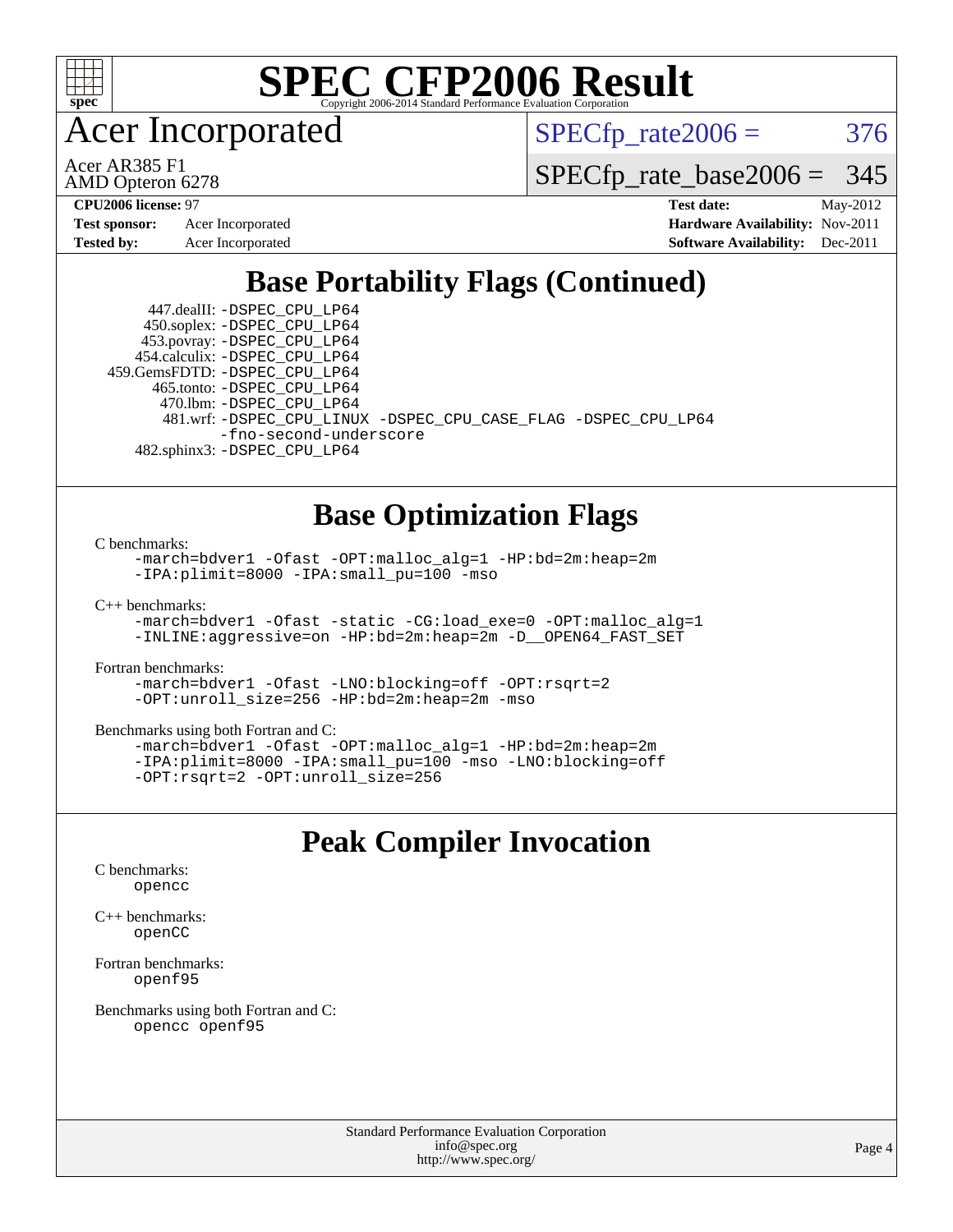

Acer Incorporated

 $SPECTp\_rate2006 = 376$ 

AMD Opteron 6278 Acer AR385 F1

[SPECfp\\_rate\\_base2006 =](http://www.spec.org/auto/cpu2006/Docs/result-fields.html#SPECfpratebase2006) 345

| <b>Test sponsor:</b> | Acer Incorporated |
|----------------------|-------------------|
| <b>Tested by:</b>    | Acer Incorporated |

**[CPU2006 license:](http://www.spec.org/auto/cpu2006/Docs/result-fields.html#CPU2006license)** 97 **[Test date:](http://www.spec.org/auto/cpu2006/Docs/result-fields.html#Testdate)** May-2012 **[Hardware Availability:](http://www.spec.org/auto/cpu2006/Docs/result-fields.html#HardwareAvailability)** Nov-2011 **[Software Availability:](http://www.spec.org/auto/cpu2006/Docs/result-fields.html#SoftwareAvailability)** Dec-2011

#### **[Peak Portability Flags](http://www.spec.org/auto/cpu2006/Docs/result-fields.html#PeakPortabilityFlags)**

 410.bwaves: [-DSPEC\\_CPU\\_LP64](http://www.spec.org/cpu2006/results/res2012q3/cpu2006-20120525-22401.flags.html#suite_peakPORTABILITY410_bwaves_DSPEC_CPU_LP64) 416.gamess: [-DSPEC\\_CPU\\_LP64](http://www.spec.org/cpu2006/results/res2012q3/cpu2006-20120525-22401.flags.html#suite_peakPORTABILITY416_gamess_DSPEC_CPU_LP64) 433.milc: [-DSPEC\\_CPU\\_LP64](http://www.spec.org/cpu2006/results/res2012q3/cpu2006-20120525-22401.flags.html#suite_peakPORTABILITY433_milc_DSPEC_CPU_LP64) 434.zeusmp: [-DSPEC\\_CPU\\_LP64](http://www.spec.org/cpu2006/results/res2012q3/cpu2006-20120525-22401.flags.html#suite_peakPORTABILITY434_zeusmp_DSPEC_CPU_LP64) 435.gromacs: [-DSPEC\\_CPU\\_LP64](http://www.spec.org/cpu2006/results/res2012q3/cpu2006-20120525-22401.flags.html#suite_peakPORTABILITY435_gromacs_DSPEC_CPU_LP64) 436.cactusADM: [-DSPEC\\_CPU\\_LP64](http://www.spec.org/cpu2006/results/res2012q3/cpu2006-20120525-22401.flags.html#suite_peakPORTABILITY436_cactusADM_DSPEC_CPU_LP64) [-fno-second-underscore](http://www.spec.org/cpu2006/results/res2012q3/cpu2006-20120525-22401.flags.html#user_peakFPORTABILITY436_cactusADM_F-fno-second-underscore) 437.leslie3d: [-DSPEC\\_CPU\\_LP64](http://www.spec.org/cpu2006/results/res2012q3/cpu2006-20120525-22401.flags.html#suite_peakPORTABILITY437_leslie3d_DSPEC_CPU_LP64) 444.namd: [-DSPEC\\_CPU\\_LP64](http://www.spec.org/cpu2006/results/res2012q3/cpu2006-20120525-22401.flags.html#suite_peakPORTABILITY444_namd_DSPEC_CPU_LP64) 453.povray: [-DSPEC\\_CPU\\_LP64](http://www.spec.org/cpu2006/results/res2012q3/cpu2006-20120525-22401.flags.html#suite_peakPORTABILITY453_povray_DSPEC_CPU_LP64) 454.calculix: [-DSPEC\\_CPU\\_LP64](http://www.spec.org/cpu2006/results/res2012q3/cpu2006-20120525-22401.flags.html#suite_peakPORTABILITY454_calculix_DSPEC_CPU_LP64) 459.GemsFDTD: [-DSPEC\\_CPU\\_LP64](http://www.spec.org/cpu2006/results/res2012q3/cpu2006-20120525-22401.flags.html#suite_peakPORTABILITY459_GemsFDTD_DSPEC_CPU_LP64) 465.tonto: [-DSPEC\\_CPU\\_LP64](http://www.spec.org/cpu2006/results/res2012q3/cpu2006-20120525-22401.flags.html#suite_peakPORTABILITY465_tonto_DSPEC_CPU_LP64) 470.lbm: [-DSPEC\\_CPU\\_LP64](http://www.spec.org/cpu2006/results/res2012q3/cpu2006-20120525-22401.flags.html#suite_peakPORTABILITY470_lbm_DSPEC_CPU_LP64) 481.wrf: [-DSPEC\\_CPU\\_LINUX](http://www.spec.org/cpu2006/results/res2012q3/cpu2006-20120525-22401.flags.html#b481.wrf_peakPORTABILITY_DSPEC_CPU_LINUX) [-DSPEC\\_CPU\\_CASE\\_FLAG](http://www.spec.org/cpu2006/results/res2012q3/cpu2006-20120525-22401.flags.html#b481.wrf_peakPORTABILITY_DSPEC_CPU_CASE_FLAG) [-DSPEC\\_CPU\\_LP64](http://www.spec.org/cpu2006/results/res2012q3/cpu2006-20120525-22401.flags.html#suite_peakPORTABILITY481_wrf_DSPEC_CPU_LP64) [-fno-second-underscore](http://www.spec.org/cpu2006/results/res2012q3/cpu2006-20120525-22401.flags.html#user_peakFPORTABILITY481_wrf_F-fno-second-underscore) 482.sphinx3: [-DSPEC\\_CPU\\_LP64](http://www.spec.org/cpu2006/results/res2012q3/cpu2006-20120525-22401.flags.html#suite_peakPORTABILITY482_sphinx3_DSPEC_CPU_LP64)

### **[Peak Optimization Flags](http://www.spec.org/auto/cpu2006/Docs/result-fields.html#PeakOptimizationFlags)**

[C benchmarks](http://www.spec.org/auto/cpu2006/Docs/result-fields.html#Cbenchmarks):

 433.milc: [-march=bdver1](http://www.spec.org/cpu2006/results/res2012q3/cpu2006-20120525-22401.flags.html#user_peakCCLD433_milc_F-march_fdb9f2653a6b3eaa60be4cf93a9ba5f3) [-Ofast](http://www.spec.org/cpu2006/results/res2012q3/cpu2006-20120525-22401.flags.html#user_peakCOPTIMIZE433_milc_F-Ofast) [-CG:movnti=1](http://www.spec.org/cpu2006/results/res2012q3/cpu2006-20120525-22401.flags.html#user_peakCOPTIMIZE433_milc_F-CG:movnti_c5191dc1f6da57382570e339f0143b6b) [-CG:locs\\_best=on](http://www.spec.org/cpu2006/results/res2012q3/cpu2006-20120525-22401.flags.html#user_peakCOPTIMIZE433_milc_F-CG:locs_best_44bf6c0eb80ac6a9a061cf7622f6bbb4) [-HP:bdt=2m:heap=2m](http://www.spec.org/cpu2006/results/res2012q3/cpu2006-20120525-22401.flags.html#user_peakCOPTIMIZE433_milc_F-HUGEPAGE_855e97383b49831f390a2af16fe7202f) [-IPA:plimit=7000](http://www.spec.org/cpu2006/results/res2012q3/cpu2006-20120525-22401.flags.html#user_peakCOPTIMIZE433_milc_F-IPA:plimit_9ab6b7e2a03099d305c7c932a2b08e7b) [-IPA:callee\\_limit=1200](http://www.spec.org/cpu2006/results/res2012q3/cpu2006-20120525-22401.flags.html#user_peakCOPTIMIZE433_milc_F-IPA:callee_limit_84570d230861a5f7e1ef8b9d520820bd) [-OPT:struct\\_array\\_copy=2](http://www.spec.org/cpu2006/results/res2012q3/cpu2006-20120525-22401.flags.html#user_peakCOPTIMIZE433_milc_F-OPT:struct_array_copy_974d2ad8eca78b540f82de85c2718c76) [-OPT:alias=field\\_sensitive](http://www.spec.org/cpu2006/results/res2012q3/cpu2006-20120525-22401.flags.html#user_peakCOPTIMIZE433_milc_F-OPT:alias_5e8b0b9ccca45811fc77b81277beeeb6) [-mso](http://www.spec.org/cpu2006/results/res2012q3/cpu2006-20120525-22401.flags.html#user_peakCOPTIMIZE433_milc_F-mso) 470.lbm: [-march=bdver1](http://www.spec.org/cpu2006/results/res2012q3/cpu2006-20120525-22401.flags.html#user_peakCCLD470_lbm_F-march_fdb9f2653a6b3eaa60be4cf93a9ba5f3) [-Ofast](http://www.spec.org/cpu2006/results/res2012q3/cpu2006-20120525-22401.flags.html#user_peakCOPTIMIZE470_lbm_F-Ofast) [-CG:cmp\\_peep=on](http://www.spec.org/cpu2006/results/res2012q3/cpu2006-20120525-22401.flags.html#user_peakCOPTIMIZE470_lbm_F-CG:cmp_peep_ab90c979e95bee1f1f617a32622424ed) [-OPT:unroll\\_times\\_max=8](http://www.spec.org/cpu2006/results/res2012q3/cpu2006-20120525-22401.flags.html#user_peakCOPTIMIZE470_lbm_F-OPT:unroll_times_max_1ad8852298ca2c36a68b2d007aae0e22) [-OPT:unroll\\_size=256](http://www.spec.org/cpu2006/results/res2012q3/cpu2006-20120525-22401.flags.html#user_peakCOPTIMIZE470_lbm_F-OPT:unroll_size_dfa492f42f50f580c3837c8b22d14f27)

[-OPT:unroll\\_level=2](http://www.spec.org/cpu2006/results/res2012q3/cpu2006-20120525-22401.flags.html#user_peakCOPTIMIZE470_lbm_F-OPT:unroll_level_2cd767e66711a193dd7aad8ffe1e4d20) [-OPT:keep\\_ext=on](http://www.spec.org/cpu2006/results/res2012q3/cpu2006-20120525-22401.flags.html#user_peakCOPTIMIZE470_lbm_F-OPT:keep_ext_4dbb9969188886aadf10437ce9577910) [-HP:bdt=2m:heap=2m](http://www.spec.org/cpu2006/results/res2012q3/cpu2006-20120525-22401.flags.html#user_peakCOPTIMIZE470_lbm_F-HUGEPAGE_855e97383b49831f390a2af16fe7202f) [-IPA:plimit=8000](http://www.spec.org/cpu2006/results/res2012q3/cpu2006-20120525-22401.flags.html#user_peakCOPTIMIZE470_lbm_F-IPA:plimit_92cba83f3d47f09c7d5368fda93ddbd7) [-IPA:small\\_pu=100](http://www.spec.org/cpu2006/results/res2012q3/cpu2006-20120525-22401.flags.html#user_peakCOPTIMIZE470_lbm_F-IPA:small_pu_900a09767c6929d55c26ea3d32399996) [-mso](http://www.spec.org/cpu2006/results/res2012q3/cpu2006-20120525-22401.flags.html#user_peakCOPTIMIZE470_lbm_F-mso)

 482.sphinx3: [-march=bdver1](http://www.spec.org/cpu2006/results/res2012q3/cpu2006-20120525-22401.flags.html#user_peakCCLD482_sphinx3_F-march_fdb9f2653a6b3eaa60be4cf93a9ba5f3) [-fb\\_create fbdata](http://www.spec.org/cpu2006/results/res2012q3/cpu2006-20120525-22401.flags.html#user_peakPASS1_CFLAGSPASS1_LDFLAGS482_sphinx3_F-fb_create_filename)(pass 1) [-fb\\_opt fbdata](http://www.spec.org/cpu2006/results/res2012q3/cpu2006-20120525-22401.flags.html#user_peakPASS2_CFLAGSPASS2_LDFLAGS482_sphinx3_F-fb_opt_filename)(pass 2) [-Ofast](http://www.spec.org/cpu2006/results/res2012q3/cpu2006-20120525-22401.flags.html#user_peakCOPTIMIZE482_sphinx3_F-Ofast) [-IPA:plimit=1000](http://www.spec.org/cpu2006/results/res2012q3/cpu2006-20120525-22401.flags.html#user_peakCOPTIMIZE482_sphinx3_F-IPA:plimit_a21635e8c676b861cbb49424034e8738) [-OPT:malloc\\_alg=2](http://www.spec.org/cpu2006/results/res2012q3/cpu2006-20120525-22401.flags.html#user_peakCOPTIMIZE482_sphinx3_F-OPT:malloc_algorithm_e62903d0840423b2a5cd674766328c33) [-CG:cmp\\_peep=on](http://www.spec.org/cpu2006/results/res2012q3/cpu2006-20120525-22401.flags.html#user_peakCOPTIMIZE482_sphinx3_F-CG:cmp_peep_ab90c979e95bee1f1f617a32622424ed) [-CG:local\\_sched\\_alg=2](http://www.spec.org/cpu2006/results/res2012q3/cpu2006-20120525-22401.flags.html#user_peakCOPTIMIZE482_sphinx3_F-CG:local_sched_alg_7e9cde87db6e5e7117cdd873e1f958ca) [-CG:p2align=0](http://www.spec.org/cpu2006/results/res2012q3/cpu2006-20120525-22401.flags.html#user_peakCOPTIMIZE482_sphinx3_F-CG:p2align_f0b0486d75f2be7d5254cfc84ff9845e) [-INLINE:aggressive=on](http://www.spec.org/cpu2006/results/res2012q3/cpu2006-20120525-22401.flags.html#user_peakCOPTIMIZE482_sphinx3_F-INLINE:aggressive_e14807c0a1e56a6a83cb25ab07c7ae8a) [-LNO:prefetch=2](http://www.spec.org/cpu2006/results/res2012q3/cpu2006-20120525-22401.flags.html#user_peakCOPTIMIZE482_sphinx3_F-LNO:prefetch_9aee81855ba0592a3c8a40ba7b041143) [-LNO:prefetch\\_ahead=4](http://www.spec.org/cpu2006/results/res2012q3/cpu2006-20120525-22401.flags.html#user_peakCOPTIMIZE482_sphinx3_F-LNO:prefetch_ahead_8c6859a25238ee4458253845ce09b91d) [-mso](http://www.spec.org/cpu2006/results/res2012q3/cpu2006-20120525-22401.flags.html#user_peakCOPTIMIZE482_sphinx3_F-mso)

[C++ benchmarks:](http://www.spec.org/auto/cpu2006/Docs/result-fields.html#CXXbenchmarks)

 444.namd: [-march=bdver1](http://www.spec.org/cpu2006/results/res2012q3/cpu2006-20120525-22401.flags.html#user_peakCXXLD444_namd_F-march_fdb9f2653a6b3eaa60be4cf93a9ba5f3) [-fb\\_create fbdata](http://www.spec.org/cpu2006/results/res2012q3/cpu2006-20120525-22401.flags.html#user_peakPASS1_CXXFLAGSPASS1_LDFLAGS444_namd_F-fb_create_filename)(pass 1) [-fb\\_opt fbdata](http://www.spec.org/cpu2006/results/res2012q3/cpu2006-20120525-22401.flags.html#user_peakPASS2_CXXFLAGSPASS2_LDFLAGS444_namd_F-fb_opt_filename)(pass 2) [-Ofast](http://www.spec.org/cpu2006/results/res2012q3/cpu2006-20120525-22401.flags.html#user_peakCXXOPTIMIZE444_namd_F-Ofast) [-IPA:plimit=3000](http://www.spec.org/cpu2006/results/res2012q3/cpu2006-20120525-22401.flags.html#user_peakCXXOPTIMIZE444_namd_F-IPA:plimit_1271b34fa8b6ba660886afb001b0afe7) [-LNO:ignore\\_feedback=off](http://www.spec.org/cpu2006/results/res2012q3/cpu2006-20120525-22401.flags.html#user_peakCXXOPTIMIZE444_namd_F-LNO:ignore_feedback_1d6d06f39185b277a955c10dfd0a9a73) [-CG:local\\_sched\\_alg=2](http://www.spec.org/cpu2006/results/res2012q3/cpu2006-20120525-22401.flags.html#user_peakCXXOPTIMIZE444_namd_F-CG:local_sched_alg_7e9cde87db6e5e7117cdd873e1f958ca) [-CG:load\\_exe=0](http://www.spec.org/cpu2006/results/res2012q3/cpu2006-20120525-22401.flags.html#user_peakCXXOPTIMIZE444_namd_F-CG:load_exe_274d025dc8e91b4834366e9e44cd78e3) [-OPT:unroll\\_size=256](http://www.spec.org/cpu2006/results/res2012q3/cpu2006-20120525-22401.flags.html#user_peakCXXOPTIMIZE444_namd_F-OPT:unroll_size_dfa492f42f50f580c3837c8b22d14f27) [-fno-exceptions](http://www.spec.org/cpu2006/results/res2012q3/cpu2006-20120525-22401.flags.html#user_peakCXXOPTIMIZE444_namd_F-fexceptions) [-HP:bdt=2m:heap=2m](http://www.spec.org/cpu2006/results/res2012q3/cpu2006-20120525-22401.flags.html#user_peakCXXOPTIMIZE444_namd_F-HUGEPAGE_855e97383b49831f390a2af16fe7202f)

 447.dealII: [-march=bdver1](http://www.spec.org/cpu2006/results/res2012q3/cpu2006-20120525-22401.flags.html#user_peakCXXLD447_dealII_F-march_fdb9f2653a6b3eaa60be4cf93a9ba5f3) [-Ofast](http://www.spec.org/cpu2006/results/res2012q3/cpu2006-20120525-22401.flags.html#user_peakCXXOPTIMIZE447_dealII_F-Ofast) [-D\\_\\_OPEN64\\_FAST\\_SET](http://www.spec.org/cpu2006/results/res2012q3/cpu2006-20120525-22401.flags.html#user_peakCXXOPTIMIZE447_dealII_F-D__OPEN64_FAST_SET_294c6d8260f208640e5474aae24dc22e) [-static](http://www.spec.org/cpu2006/results/res2012q3/cpu2006-20120525-22401.flags.html#user_peakCXXOPTIMIZE447_dealII_F-static) [-INLINE:aggressive=on](http://www.spec.org/cpu2006/results/res2012q3/cpu2006-20120525-22401.flags.html#user_peakCXXOPTIMIZE447_dealII_F-INLINE:aggressive_e14807c0a1e56a6a83cb25ab07c7ae8a) [-LNO:opt=0](http://www.spec.org/cpu2006/results/res2012q3/cpu2006-20120525-22401.flags.html#user_peakCXXOPTIMIZE447_dealII_F-LNO:opt_b91e8b13d06f45039299c6496cc69a5f) [-LNO:simd=0](http://www.spec.org/cpu2006/results/res2012q3/cpu2006-20120525-22401.flags.html#user_peakCXXOPTIMIZE447_dealII_F-LNO:simd_fe5269a1a2b4239f5b10f7374245fa5e) [-fno-emit-exceptions](http://www.spec.org/cpu2006/results/res2012q3/cpu2006-20120525-22401.flags.html#user_peakCXXOPTIMIZE447_dealII_F-fno-emit-exceptions) [-m32](http://www.spec.org/cpu2006/results/res2012q3/cpu2006-20120525-22401.flags.html#user_peakCXXOPTIMIZE447_dealII_F-m32) [-OPT:unroll\\_times\\_max=8](http://www.spec.org/cpu2006/results/res2012q3/cpu2006-20120525-22401.flags.html#user_peakCXXOPTIMIZE447_dealII_F-OPT:unroll_times_max_1ad8852298ca2c36a68b2d007aae0e22) [-OPT:unroll\\_size=256](http://www.spec.org/cpu2006/results/res2012q3/cpu2006-20120525-22401.flags.html#user_peakCXXOPTIMIZE447_dealII_F-OPT:unroll_size_dfa492f42f50f580c3837c8b22d14f27) [-OPT:unroll\\_level=2](http://www.spec.org/cpu2006/results/res2012q3/cpu2006-20120525-22401.flags.html#user_peakCXXOPTIMIZE447_dealII_F-OPT:unroll_level_2cd767e66711a193dd7aad8ffe1e4d20) [-HP:bdt=2m:heap=2m](http://www.spec.org/cpu2006/results/res2012q3/cpu2006-20120525-22401.flags.html#user_peakCXXOPTIMIZE447_dealII_F-HUGEPAGE_855e97383b49831f390a2af16fe7202f) [-GRA:unspill=on](http://www.spec.org/cpu2006/results/res2012q3/cpu2006-20120525-22401.flags.html#user_peakCXXOPTIMIZE447_dealII_F-GRA:unspill_1a6c98043856890311246be72b057593) [-CG:cmp\\_peep=on](http://www.spec.org/cpu2006/results/res2012q3/cpu2006-20120525-22401.flags.html#user_peakCXXOPTIMIZE447_dealII_F-CG:cmp_peep_ab90c979e95bee1f1f617a32622424ed) [-CG:movext\\_icmp=off](http://www.spec.org/cpu2006/results/res2012q3/cpu2006-20120525-22401.flags.html#user_peakCXXOPTIMIZE447_dealII_F-CG:movext_icmp_460c980612b8c1bf4cfe85e9a0188f7b)

Continued on next page

Standard Performance Evaluation Corporation [info@spec.org](mailto:info@spec.org) <http://www.spec.org/>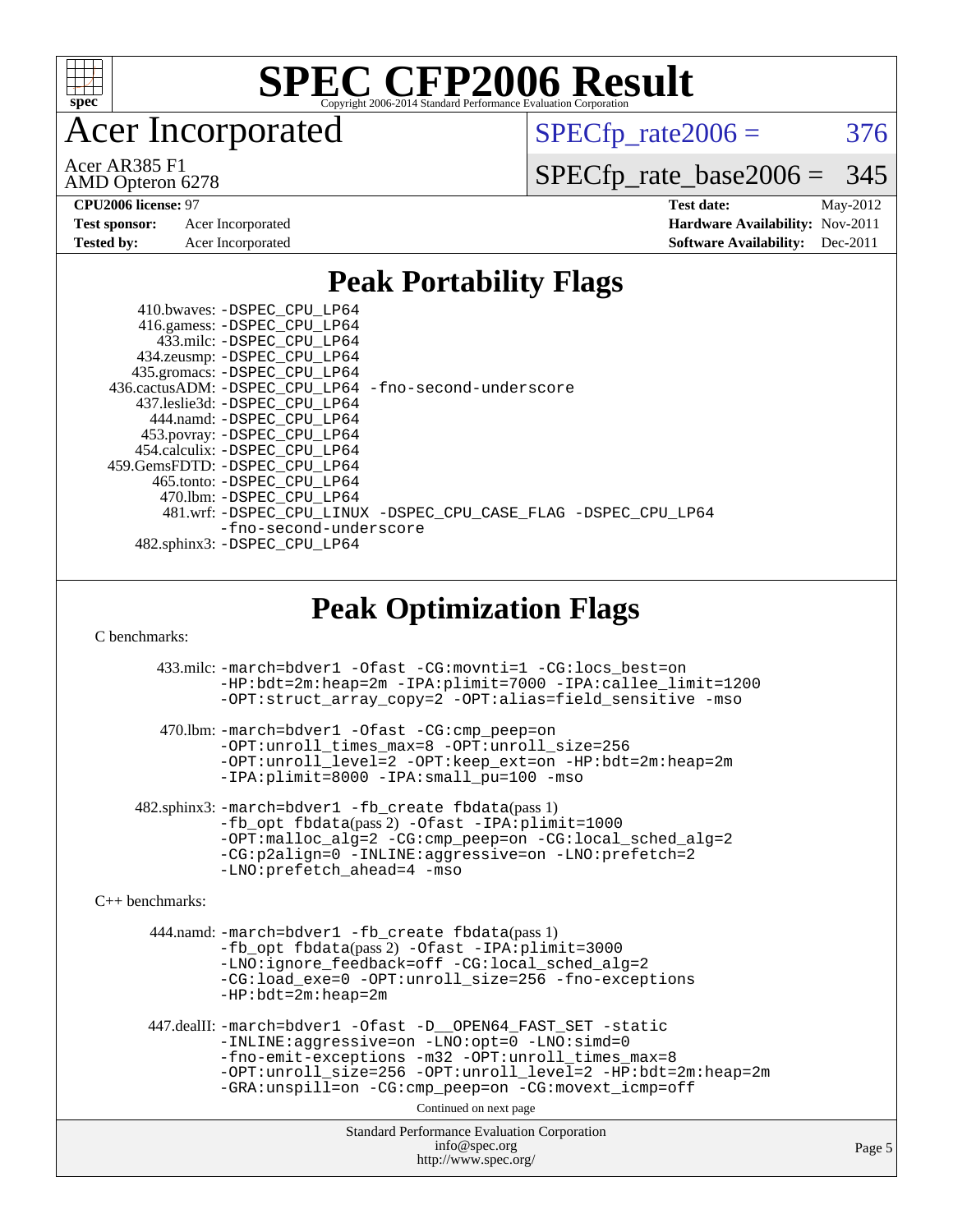

Acer Incorporated

 $SPECTp_rate2006 = 376$ 

AMD Opteron 6278 Acer AR385 F1

[SPECfp\\_rate\\_base2006 =](http://www.spec.org/auto/cpu2006/Docs/result-fields.html#SPECfpratebase2006) 345

**[Tested by:](http://www.spec.org/auto/cpu2006/Docs/result-fields.html#Testedby)** Acer Incorporated **[Software Availability:](http://www.spec.org/auto/cpu2006/Docs/result-fields.html#SoftwareAvailability)** Dec-2011

**[CPU2006 license:](http://www.spec.org/auto/cpu2006/Docs/result-fields.html#CPU2006license)** 97 **[Test date:](http://www.spec.org/auto/cpu2006/Docs/result-fields.html#Testdate)** May-2012 **[Test sponsor:](http://www.spec.org/auto/cpu2006/Docs/result-fields.html#Testsponsor)** Acer Incorporated **[Hardware Availability:](http://www.spec.org/auto/cpu2006/Docs/result-fields.html#HardwareAvailability)** Nov-2011

## **[Peak Optimization Flags \(Continued\)](http://www.spec.org/auto/cpu2006/Docs/result-fields.html#PeakOptimizationFlags)**

| 447.dealII (continued):              | -TENV: frame_pointer=off                                                                                                                                                                                                                                                                              |
|--------------------------------------|-------------------------------------------------------------------------------------------------------------------------------------------------------------------------------------------------------------------------------------------------------------------------------------------------------|
|                                      | 450.soplex: -march=bdver1 -fb_create fbdata(pass 1)<br>-fb_opt fbdata(pass 2) -03 -LNO:ignore_feedback=off<br>-INLINE:aggressive=on -OPT:RO=1 -OPT:IEEE_arith=3<br>-OPT: IEEE NaN Inf=off -OPT: fold unsigned relops=on<br>-fno-exceptions -CG:p2align=0 -m32 -HP:bdt=2m:heap=2m<br>$-WOPT: sib = on$ |
|                                      | 453.povray: -march=bdver1 -fb_create fbdata(pass 1)<br>-fb_opt fbdata(pass 2) -Ofast -CG:pre_local_sched=off<br>-CG:p2align=0 -CG:p2align_split=on -CG:dsched=on<br>-INLINE:aggressive=on -HP:bd=2m:heap=2m -OPT:transform=2<br>-OPT:alias=disjoint -WOPT:aggcm=0                                     |
| Fortran benchmarks:                  |                                                                                                                                                                                                                                                                                                       |
|                                      | 410.bwaves: -march=bdver1 -fb_create fbdata(pass 1)<br>-fb_opt fbdata(pass2) -Ofast -OPT:Ofast -OPT:treeheight=on<br>-LNO:blocking=off -LNO:ignore_feedback=off -LNO:fu=4<br>-LNO:loop_model_simd=on -LNO:simd_rm_unity_remainder=on<br>-WOPT:aggstr=0 -HP:bdt=2m:heap=2m -CG:cmp_peep=on             |
|                                      | 416.gamess: -march=bdver1 -fb_create fbdata(pass 1)<br>-fb_opt fbdata(pass 2) -03 -LNO:fu=6 -LNO:blocking=0<br>-LNO:simd=0 -OPT:Ofast -OPT:ro=3 -OPT:unroll_size=256<br>-OPT:unroll_times_max=2 -CG:local_sched_alg=1<br>$-HP:bdt=2m:heap=2m -WOPT:sib=on$                                            |
|                                      | 434.zeusmp:-march=bdver1 -Ofast -LNO:blocking=off -LNO:interchange=off<br>-IPA:plimit=1500 -HP:bdt=2m:heap=2m                                                                                                                                                                                         |
|                                      | 437.leslie3d: -march=bdver1 -Ofast -CG:pre_minreg_level=2 -LNO:simd=0<br>-LNO: fusion=2 -HP: bdt=2m: heap=2m -mso                                                                                                                                                                                     |
|                                      | 459.GemsFDTD: -march=bdver1 -Ofast -IPA:plimit=1500 -OPT:unroll_size=0<br>-LNO:fission=2 -CG:load_exe=0 -CG:local_sched_alg=2 -HP                                                                                                                                                                     |
|                                      | 465.tonto: -march=bdver1 -Ofast -OPT:alias=no_f90_pointer_alias<br>-LNO:blocking=off -CG:load_exe=1 -IPA:plimit=525<br>$-HP:bdt=2m:heap=2m$                                                                                                                                                           |
| Benchmarks using both Fortran and C: |                                                                                                                                                                                                                                                                                                       |
|                                      | 435.gromacs: -march=bdver1 -fb_create fbdata(pass 1)<br>$-fb$ opt fbdata(pass 2) -Ofast -OPT: rsqrt=2<br>-HP:bdt=2m:heap=2m -CG:local_sched_alg=2 -GRA:unspill=ON<br>$-CG:load\_exe=3 -LNO:simd=3$                                                                                                    |
| Continued on next page               |                                                                                                                                                                                                                                                                                                       |
|                                      |                                                                                                                                                                                                                                                                                                       |

Standard Performance Evaluation Corporation [info@spec.org](mailto:info@spec.org) <http://www.spec.org/>